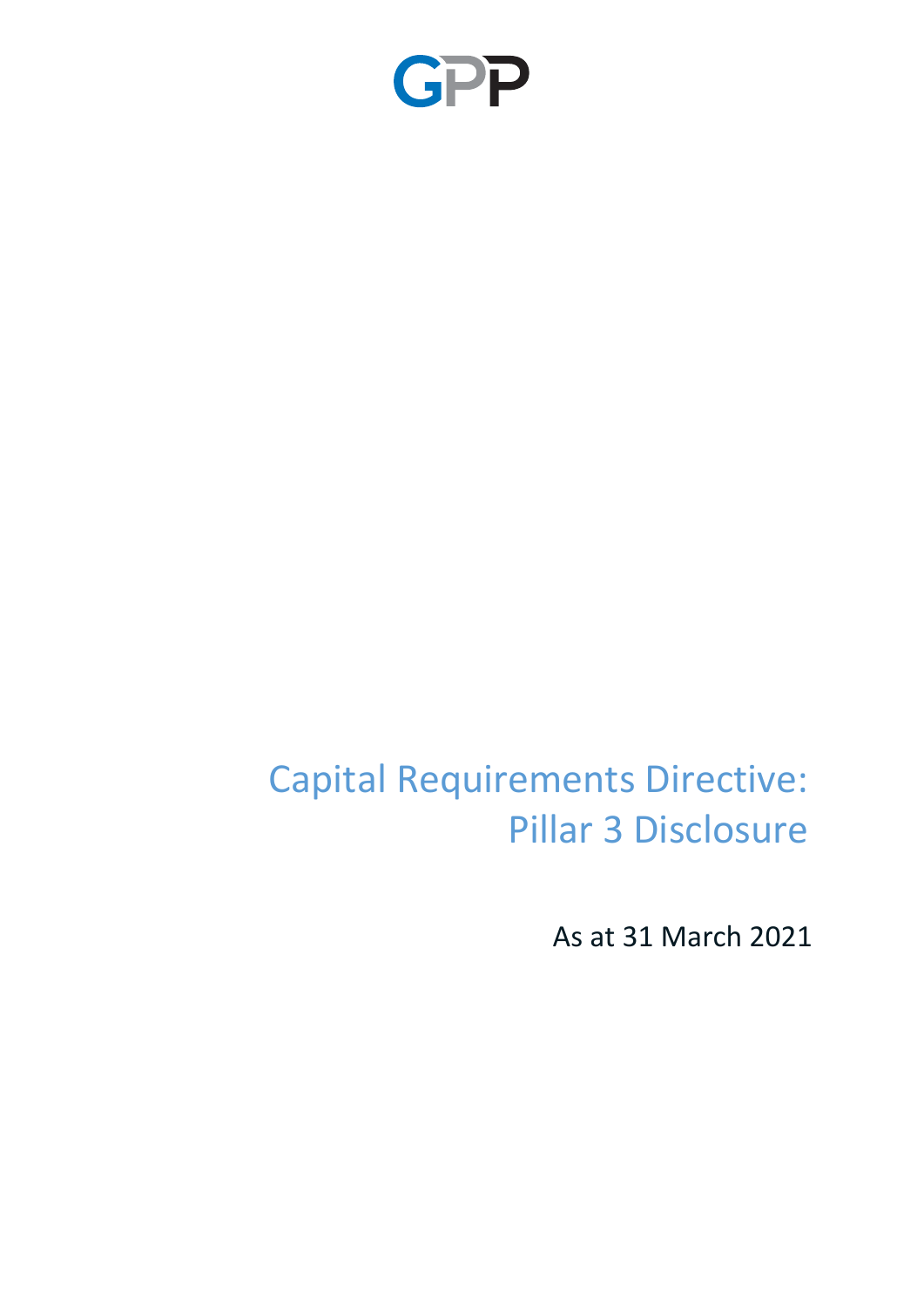

# 1. Introduction

# 1.1 Purpose and Scope

This document presents the Pillar 3 disclosures for Global Prime Partners Ltd ('GPP' or 'the Firm') which is authorised and regulated by the Financial Conduct Authority ('FCA') as an IFPRU €750K Limited Activity firm with permission to undertake certain regulated investment activities.

The purpose of this document is to satisfy the disclosure requirement of Part Eight of the EU's Regulation 575/2013, the Capital Requirements Regulation ('CRR'), known as the Pillar 3 disclosures. Pillar 3 disclosures require regulated entities to publicly disclose certain details regarding capital resources, risk exposures and governance and risk management arrangements.

Pillar 3 requirements are intended to ensure that disclosures are sufficient to allow participants to form an assessment of the Firm's risk profile and capital resources on a basis comparable with other regulated financial services firms.

# 1.2 Pillar 3 Disclosure Policy

All disclosures, unless otherwise stated, apply as at 31 March 2021 or for the 12 months ending 31 March 2021 in line with the Firm's financial year end. All disclosures are for GPP on a standalone or company basis as GPP is not subject to consolidated prudential supervision under the CRR.

The disclosures are prepared on an annual basis solely for the purposes of complying with the CRR Pillar 3 requirements. The disclosures have not been audited and do not form part of the annual audited financial statements of the Firm. However, they are subject to internal review and verification and are approved by GPP's Board of Directors. The Firm may consider it appropriate to publish updated disclosures more frequently should a significant change in business or operating environment require this.

Under the terms of CRR, GPP may omit required disclosures if it believes that the information is immaterial such that omission would not change or influence the decision of a user relying on that information to make an economic decision on the Firm.

GPP may also omit disclosures where it believes that the information is proprietary or confidential. GPP considers proprietary information that which, if it was shared, would undermine the competitive advantage of the Firm. Information is considered confidential where GPP is bound by confidentiality to customers, suppliers, or counterparties.

GPP has made no omissions from this disclosure on the grounds that information is immaterial, proprietary, or confidential.

T: +44 207 399 9450 E: [gpp@gpp.group](mailto:gpp@gpp.group) W: [www.gpp.group](http://www.gpp.group/)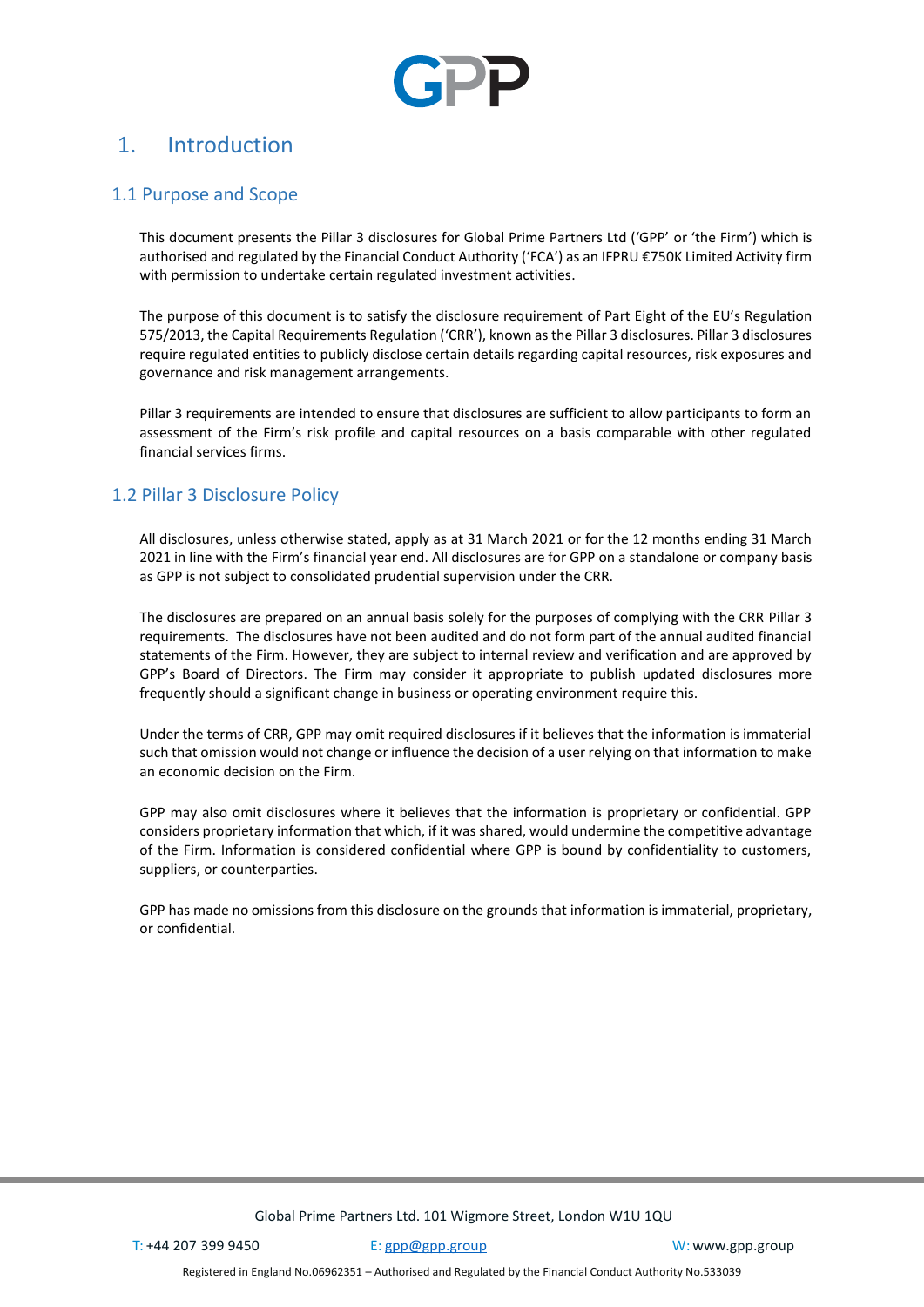

# 2. Governance Structure

The Board of Directors is the ultimate decision-making body for the Firm. The Board defines the purpose and values of the Firm, develops the Firm's business strategy, and is responsible for directing the Firm's business and the management of risks that arise in the course of doing business. The Board met six times during the financial year. Meetings are minuted and the Board has a schedule of regular and standing agenda items. There is a schedule of Matters Reserved for the Board which is reviewed annually.

As at 31 March 2021, the number of directorships held by members of the Board outside of GPP Group were as follows:

| <b>Name</b>      | <b>Position</b>                | <b>Directorships</b><br><b>Held</b> |
|------------------|--------------------------------|-------------------------------------|
|                  |                                | 2021                                |
| Markus Ruetimann | Chairman                       | 6                                   |
| Margaret Ammon   | Non Executive Director         | 0                                   |
| Julian Parker    | <b>Chief Executive Officer</b> | O                                   |
| Amit Unalkat     | <b>Executive Director</b>      | 1                                   |
| Raj Somal        | <b>Executive Director</b>      |                                     |

For details of the directors who held office during the year and up to 29<sup>th</sup> September 2021 please see the Directors Report included in GPP's Annual Report and Financial Statements.

The Firm is committed to providing equal opportunities and fair remuneration based on role and performance for all staff, irrespective of gender or ethnicity, including at Board level.

The Firm has policies in place for recruitment, equal opportunities, disciplinary and grievance, and remuneration. The Firm recognises the importance of diversity and has started recording and reporting the gender split across the group companies.

In order to support effective governance and management of the Board's responsibilities, the Board has created a committee structure with various delegated authorities. All committees have documented information and escalation paths with scheduled reporting. On occasion additional committees may be established by the Board or management to monitor and investigate a specific topic or issue in more detail.

# 2.1 Board Level Committees

#### *Audit & Risk Committee*

The Audit & Risk Committee (ARC) is responsible for the Risk Management Framework and Internal and External Audit reviews of the Firm. ARC is also responsible for the Internal Capital Adequacy Assessment Process (ICAAP) challenge and recommendation to the Board for approval.

ARC was chaired by Margaret Ammon, a non-executive director who was appointed SMF10 (Chair of the Risk Committee) and SMF11 (Chair of the Audit Committee) and is comprised of Board level staff. The ARC met six times during the financial year.

Global Prime Partners Ltd. 101 Wigmore Street, London W1U 1QU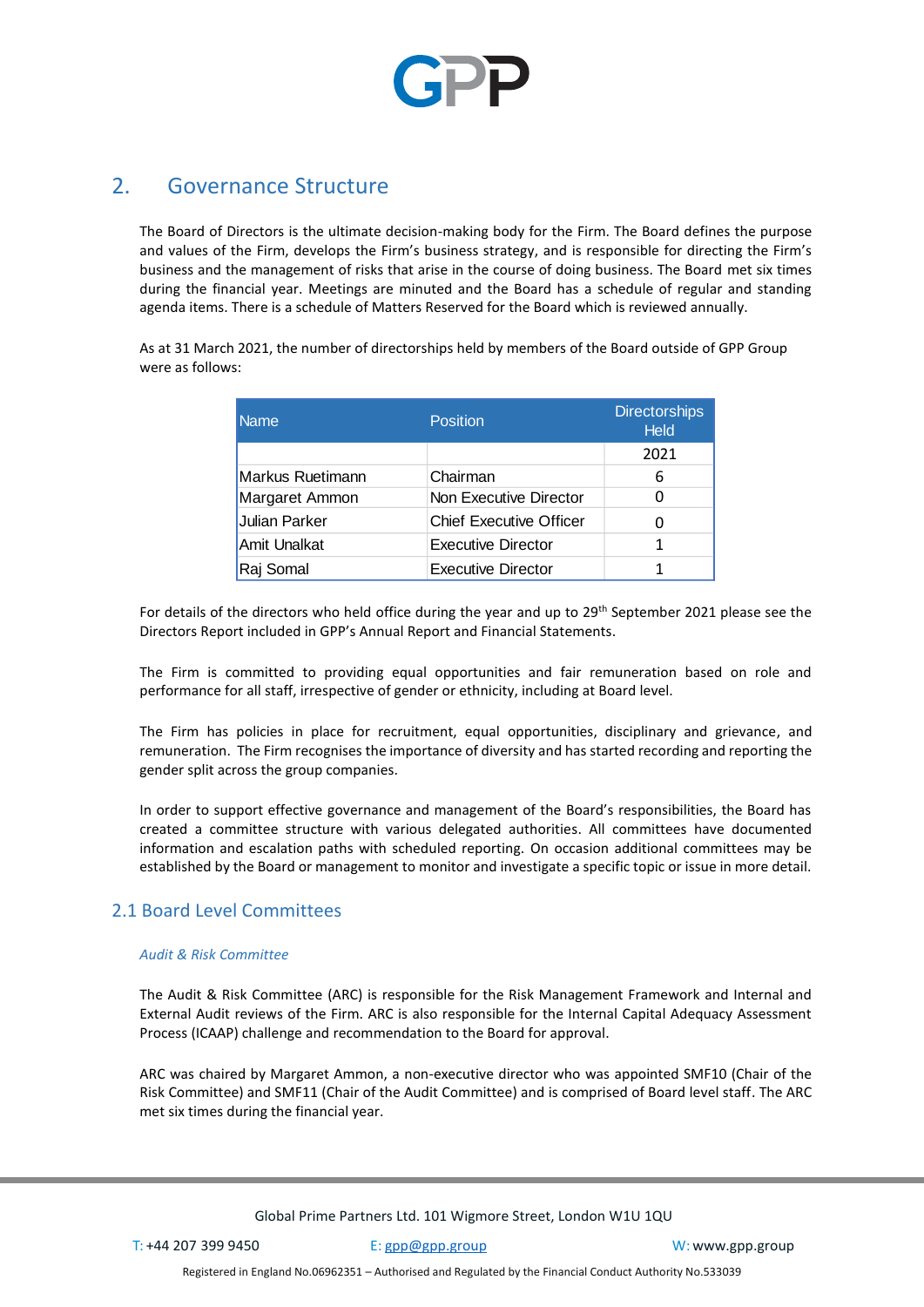

#### *Staff Committee*

The Staff Committee is responsible for all aspects of staffing across the group, including the remuneration of senior staff. The committee ensures that the remuneration arrangements support the strategic aims of the business, while complying with regulatory requirements including its corporate culture and approach to risk management.

It was chaired by the Firm's Chairman with membership comprising Board level and executive staff members. The Staff Committee meets at least twice a year or more regularly if required. The Staff Committee met four times during the financial year.

## 2.2 Executive Committees

#### *Executive Management Committee*

Executive Management Committee ("ExCo") is responsible for the day-to-day activity of the Firm and ensuring that business operations are within the parameters of the risk management framework.

The Executive Committee meets weekly and is comprised of three members. As at 31<sup>st</sup> March 2021 all of its members were executive Board members.

#### *Executive Risk Committee*

Executive Risk Committee (ERC) meets monthly and reviews all aspects of the Firm's risk profile, monitoring and management, with the exception of CASS matters. The ERC is responsible for the regular review of the Firm's risk profile against the stated appetite to ensure the Firm continues to operate with the Board directed framework.

#### *CASS Committee*

CASS Committee meets monthly to discuss all matters relating to client money and client assets to ensure the Firm is acting within the required regulatory rules.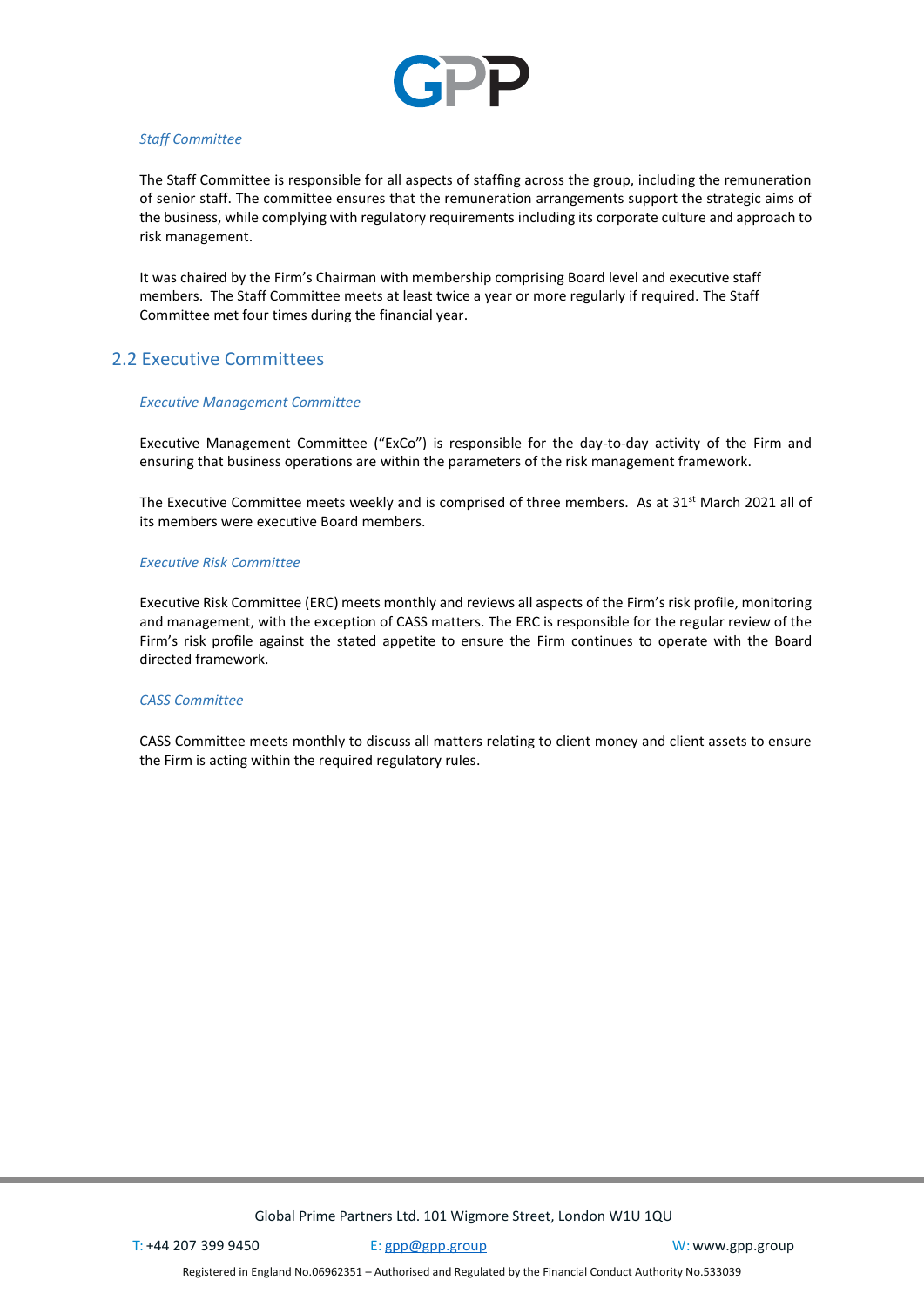

# 3. Risk Management

In order to ensure appropriate management and monitoring of the firm's risk profile, GPP has established the governance framework outlined above. The Board has approved a Risk Management Framework which sets how out the Firm's approach to risk appetite, governance and management processes.

## 3.2 Risk Management Framework

GPP's Risk Management Framework ("RMF") defines the firm's approach to risk appetite, governance and management processes. The Risk Management Framework (RMF) is designed to provide senior management with assurance that risks are being appropriately managed and that the system of internal risk control is adequate, with assurance provided through transparent, timely and objective risk reporting and disclosure. The RMF includes the following components:

- Risk Appetite Statements for each key risk
- Setting out the risk culture of GPP
- Defined scheme of risk classification (Risk Taxonomy)
- Maintaining three lines of defence for risk ownership, oversight and assurance
- Risk identification, assessment and measurement and management processes
- Risk monitoring and reporting process based on key risk indicators
- Scenario analysis and stress testing

# 3.2 Principal Risks

#### *Credit Risk*

Credit Risk is the risk of default if a client or a counterparty is unable to meet its obligations as they fall due. GPP's main sources of credit risk are:

- Amounts due from its Clearing and Custody Clients: GPP mitigates this risk by requiring client purchases to be prefunded and/or appropriates margins to be lodged. Client accounts are monitored daily to ensure that accounts remain adequately funded and exposures do not exceed limits. End service providers are reviewed regularly to ensure their risk profile remains appropriate.
- Cash placed at banks: GPP mitigates this risk by only placing funds with globally or domestically systemic banks.

The Firm maintains a Credit Risk policy that is reviewed and updated regularly.

#### *Operational Risk*

Operational Risk is the risk of loss resulting from inadequate or failed internal processes, people and systems, or from external events. GPP recognises that given the nature of Operational Risk, it is present in all aspects of the business however the manifestations differ by department. In order to appropriately identify, manage and monitor this risk on a firm-wide basis, GPP has implemented an Operational Risk Framework. All operational risks are logged, analysed by Risk and summarised by the ERC. Significant operational incidents are reviewed by the ERC and, depending on their impact, may be escalated to the ARC and the Board.

The Firm undertakes a detailed risk assessment process annually across all departments to identify potential sources of operational risk, on an inherent basis, including identification of controls with an assessment of the residual risk per event. Residual risks that are determined to have a high impact and likelihood are reviewed with a view to implementing additional controls or strengthening current controls.

Global Prime Partners Ltd. 101 Wigmore Street, London W1U 1QU

Registered in England No.06962351 – Authorised and Regulated by the Financial Conduct Authority No.533039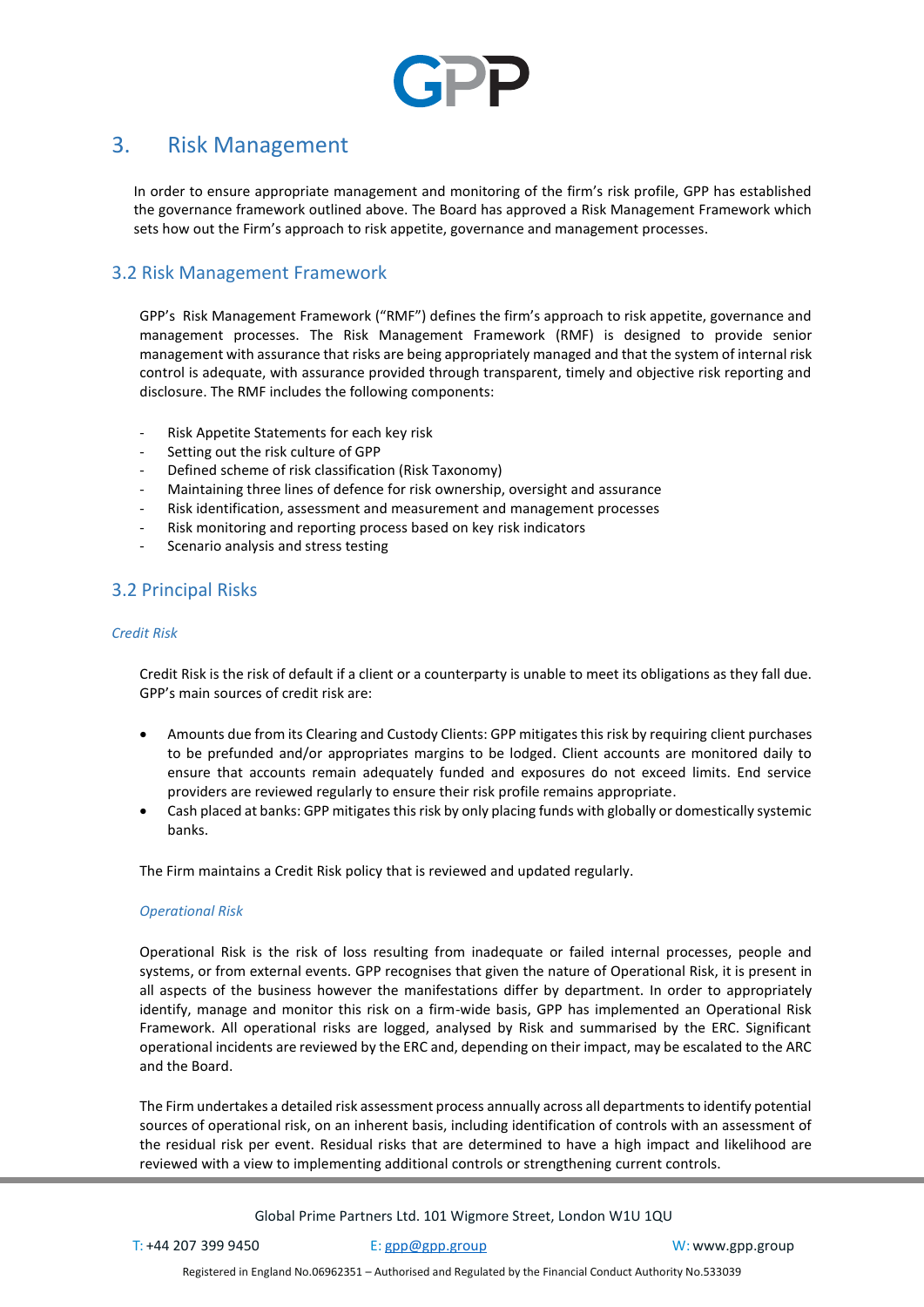

To manage, monitor, and mitigate operational risks, GPP has established:

- Annual Risk Assessment using risk matrices
- Security standards for technology infrastructure
- Business Continuity Planning
- Daily reconciliations
- Regular management information and escalation paths for incidents/events
- In-depth analysis of new products or business initiatives

#### *Liquidity Risk*

Liquidity Risk is defined as the risk that a firm, although solvent, either does not have available sufficient financial resources to enable it to meet its obligations as they fall due or can only secure such resources at excessive cost. GPP is subject to liquidity risk when it cannot pay monies due to a client, counterparty or creditor, where GPP does not have sufficient money to pay for a share or bond purchase or where liquidity is only available at an excessive cost.

The Firm is classified by the FCA as a non-ILAS firm and is therefore subject to the FCA's Overall Liquidity Adequacy Rule (BIPRU 12.2.1). GPP maintains a Liquidity Risk Management Framework and a Contingency Funding Plan which ensures compliance with all relevant BIPRU requirements.

#### *Market Risk*

Market Risk is the risk of loss due to adverse changes in the price of financial assets. GPP does not take any proprietary positions and therefore has no direct market risk arising from holding securities or investments. GPP only executes an order in the underlying market once it has received a client order, this process can be considered instantaneous. It is not GPP policy to make money from holding client positions and attempting to hedge at a preferential market rate. GPP may only hold principal positions as a result of settlement mismatches.

GPP exposure to foreign exchange risk on balances held in currencies other than the Firm's functional currency of GBP, is mitigated as fees are predominantly charged in EUR, USD and GBP, limiting the number of currencies GPP has exposure to. Currency exposures are also regularly assessed and large currency balances converted to GBP to prevent the build-up of large currency balances and therefore the potential FX impact.

GPP mitigates its market risk through:

- Daily monitoring of the market value of incidental positions
- Defined FX limits per currency which are monitored daily
- Regular management reporting

#### *Concentration Risk*

Concentration risk is the risk arising from exposures to groups of connected parties, counterparties in the same sector, or counterparties undertaking the same activity. Concentration risks are incorporated into the specific risk assessments for credit, market and operational risk as indicated above.

#### *Interest rate risk*

Interest rate market risk is defined as the risk that the fair value or future cash flows of financial instruments will fluctuate because of changes to the yield curve and volatilities in market interest rates.

Global Prime Partners Ltd. 101 Wigmore Street, London W1U 1QU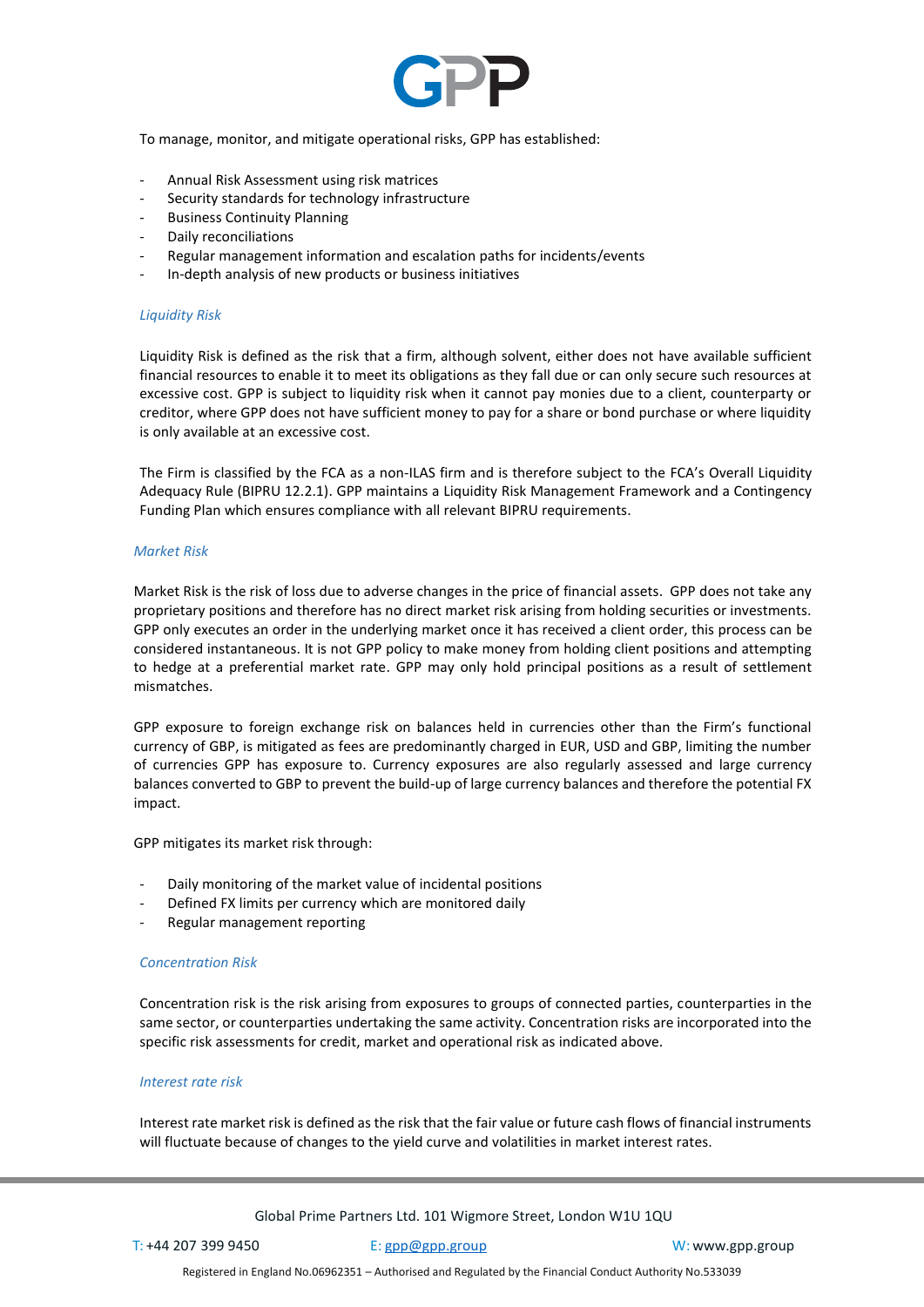

The firm does not hold financial instruments and therefore its main exposures to interest rate risk is to fair value interest rate risk on its fixed rate borrowings and cash flow interest rate risk on floating rate deposits, bank overdrafts and loans. The interest rates charged to clients on overdrawn balances, cash and stock shortfalls are at a margin over or below relevant market benchmarks for deposits and loans respectively.

#### *Strategic Risk*

Strategic Risk is defined as the risk that the Firm's strategy is not adequately executed or is not appropriate in the operating environment. This includes business risk as being the risk that GPP is not able to earn enough revenue to pay off the expenses of the business. Strategic Risk is mitigated by:

- Articulated business strategy that is cascaded amongst the business
- Monthly financial reporting against budget
- Regular strategic reviews
- Governance oversight, analysis and decision making

#### *Regulatory Risk*

This is defined as the risk of the effect of changes in laws or regulations that could potentially cause losses to GPP. As an FCA regulated firm, GPP is required to follow all relevant FCA rules and requirements in addition to relevant EU Regulations and MiFiD and MiFiR specific requirements. Under GPP's business model the Firm holds customer assets under the FCA's CASS requirements.

The Firm mitigates and controls its regulatory risk through:

- A Compliance monitoring plan designed to cover all regulatory risks
- Relevant policies and procedures covering the Firm's obligations
- Regular management information and updates to the ARC
- Regular mandatory staff training on Firm and personal obligations and responsibilities

## 3.3 Board Declaration

The Board believes that it has put in place systems and controls which are adequate with regard to the Firm's risk profile and strategy (Article 435 1 (e)).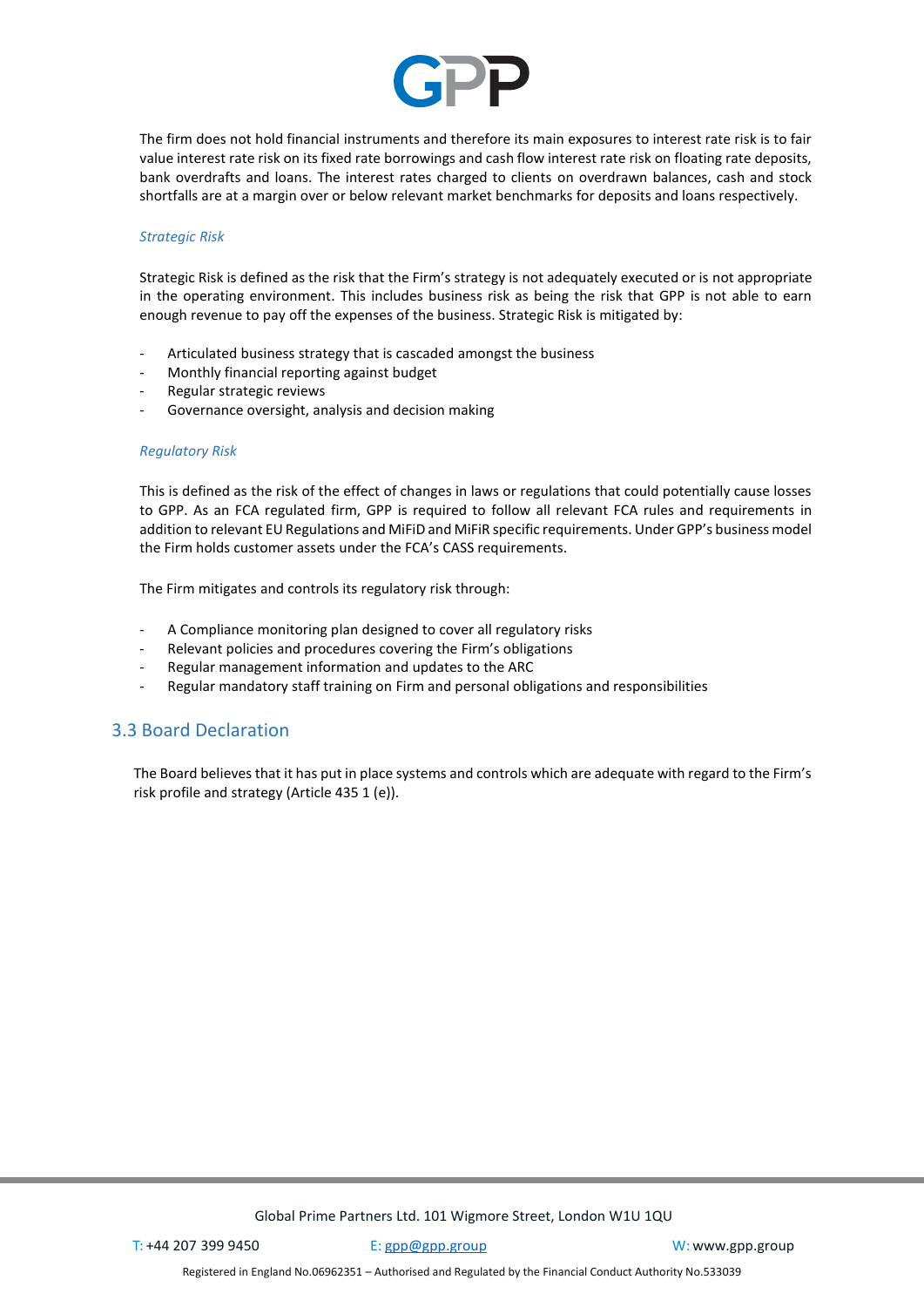

# 4. Internal Capital Adequacy Assessment Process (ICAAP) and Capital Resources

The Firm's capital strategy is to maintain sufficient capital resources for its size and complexity of business both in the present and in order to facilitate future growth.

GPP undertakes an Internal Capital Adequacy Assessment Process (ICAAP) at least annually. The ICAAP reviews the means by which the Firm identifies and manages its principal risks and determines the level of regulatory capital required to meet its regulatory minimum requirements and internal capital targets in both business-as-usual and stressed scenarios.

As at 31 March 2021 the capital position of the Firm was:

| <b>Capital Summary</b>       | f'OOC  |
|------------------------------|--------|
| <b>Total Own Funds</b>       | 41.224 |
| Pillar 1 Capital Requirement | 12.772 |
| <b>Total Capital Ratio</b>   | 26%)   |

## 4.1 Capital Resources

As at 31 March 2021, GPP had the following capital resources:

| <b>Total Own Funds</b>                                   | f'000  |
|----------------------------------------------------------|--------|
| Share capital: ordinary shares of £1 each                | 2,258  |
| Share Premium Account                                    | 127    |
| Capital redemption reserve                               | 1,159  |
| Audited retained earnings                                | 33,541 |
| Interim profit verification                              | 4,311  |
| Deduction for unpaid shares                              | (172)  |
| Other Deductions                                         |        |
| <b>Total Tier 1 Capital, Total Capital and Own Funds</b> | 41,224 |

The Firm's Tier 1 capital is adjusted for 45,141 X Ordinary shares issued for total consideration of £171,987 which were unpaid at 31 March 2021. For further details see GPP's Annual Report and Financial Statements for the year ended 31 March 2021 (note 15).

The Firm has no Tier 2 capital and no deductions from Common Equity Tier 1.

Global Prime Partners Ltd. 101 Wigmore Street, London W1U 1QU

T: +44 207 399 9450 E: [gpp@gpp.group](mailto:gpp@gpp.group) W: [www.gpp.group](http://www.gpp.group/)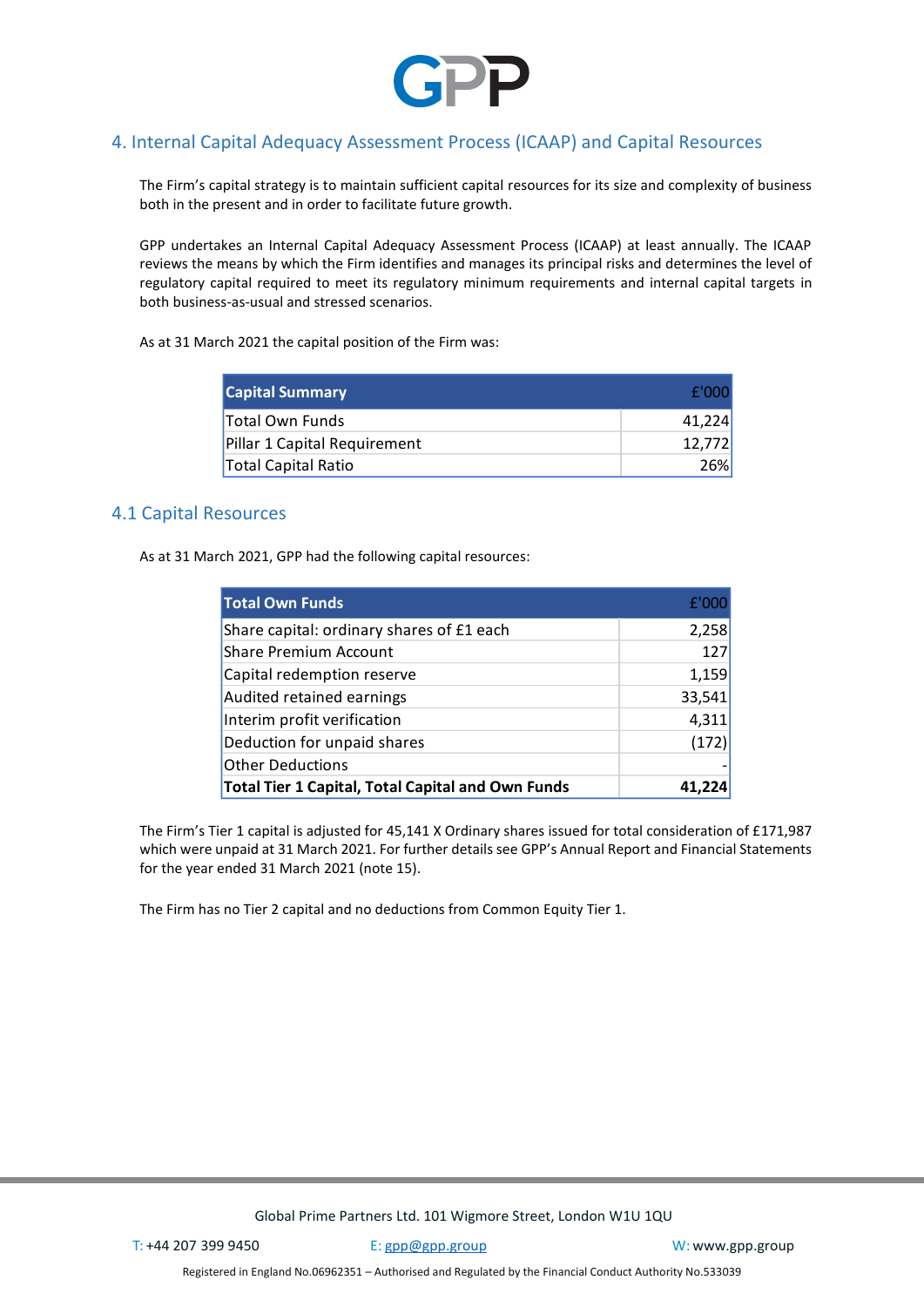

# 4.2 Capital Requirements

As at 31st March 2021 GPP was classified as a limited activity investment firm and therefore, in accordance with subject to Article 96 of the CRR and is required to maintain Pillar 1 capital as the higher of:

- The sterling equivalent of the base capital requirement of €730,000 being £621,012.
- The fixed overhead requirement (25% of the prior year fixed overheads based on the most recent financial statements) of £3,802,464 plus the total of credit risk, market risk and counterparty risks as shown below:

| <b>Specific Risks</b> | <b>RWA</b> | Capital<br>requirement |
|-----------------------|------------|------------------------|
|                       | £'000      | £'000                  |
| Credit risk           | 51,235     | 4,099                  |
| Market risk           | 60,878     | 4,870                  |
| Settlement risk       | 0          | $\overline{0}$         |
| Counterparty risk     |            | $\Omega$               |
| Total                 | 112,114    | 8,969                  |

The Pillar 1 capital requirement is therefore £12,771,594.

GPP is also required to maintain additional capital buffers (CRD IV buffers) in order to increase its financial resilience during periods of stress. As at 31<sup>st</sup> March 2021 these buffers were:

| <b>Capital Buffer</b>         | Capital<br>requirement |
|-------------------------------|------------------------|
|                               | f'000                  |
| Capital Conservation Buffer   | 2,443                  |
| Countercyclical Credit Buffer | 610                    |
| <b>Total Capital Buffers</b>  | 3,053                  |

Global Prime Partners Ltd. 101 Wigmore Street, London W1U 1QU